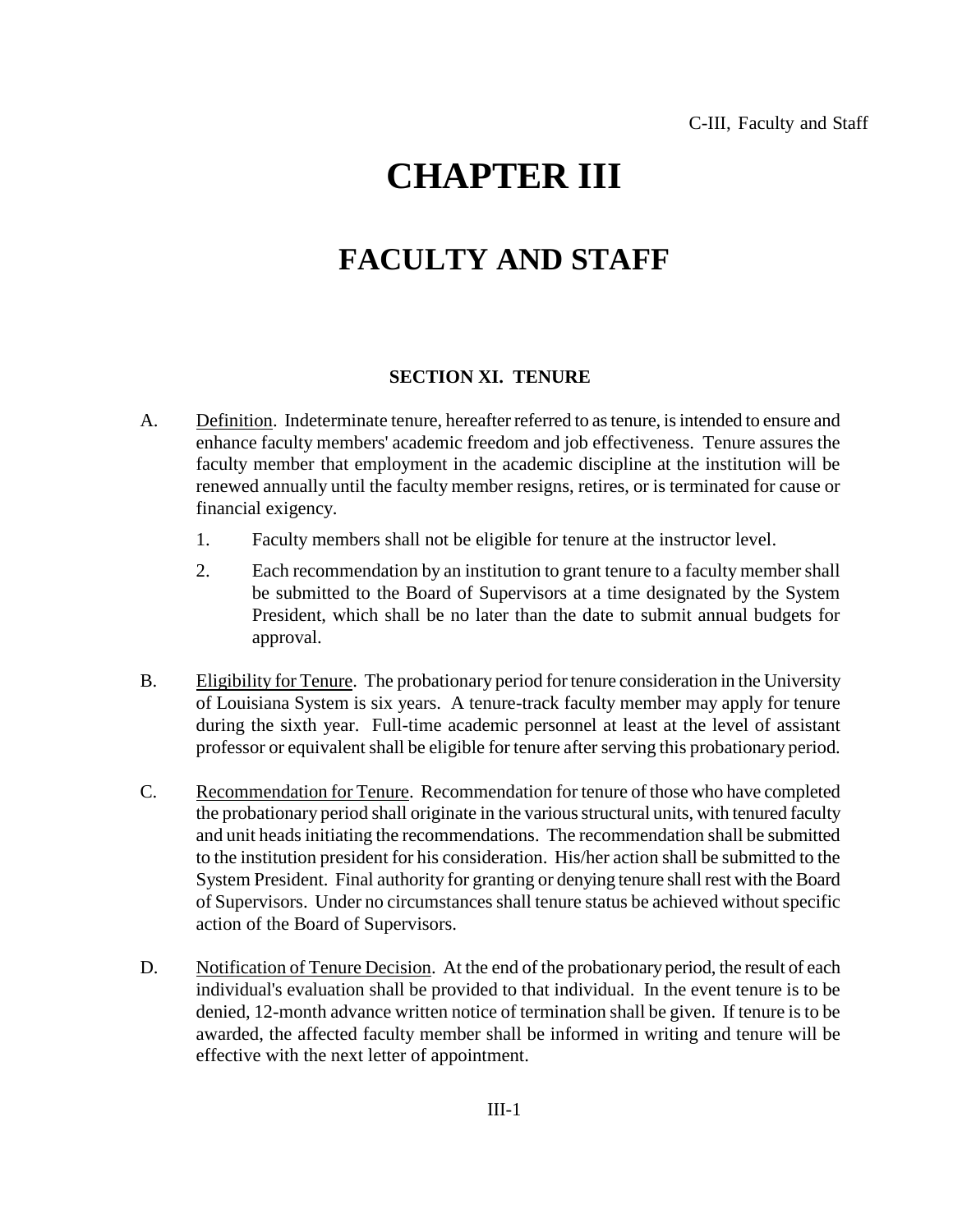- E. Early Awarding of Tenure. In certain unusual cases, the institution may award tenure to faculty members of extraordinarily high merit prior to the end of the sixth probationary year. Any academic unit's recommendation, with faculty input whenever possible, to award tenure before the end of the usual probationary period should be accompanied by an accounting of compelling reasons for this action.
- F. Decision Not to Grant Tenure. If the decision is made not to grant tenure in the sixth year, it shall result in a terminal appointment for the seventh year. The notice of terminal appointment shall be made in writing to the faculty member prior to concluding the sixth year.
- G. Credit for Prior Service. For the purpose of the probationary period, credit may be given for prior service at other institutions with the mutual consent of the individual institution and the Board of Supervisors.
- H. Faculty Initially Appointed as Professor or Associate Professor. Faculty members initially employed at the rank of professor may be granted tenure upon appointment or, at the discretion of the institution, may be required to serve a probationary period not to exceed four years. Faculty members initially employed at the rank of associate professor shall serve a probationary period of at least one year, but no more than four years. (Addition approved 6/25/99)
- I. Limitation of Tenure. Tenure shall be limited to persons in the faculty ranks of assistant professor, associate professor, and professor. Administrators shall not earn tenure except as members of an academic discipline.
- J. Duration of Tenure. Tenured faculty shall retain their status until they retire, resign, or are terminated for cause or as a result of financial exigency or program discontinuance. Tenure shall be granted and held only within an academic discipline that is offered at the institution and assures renewed appointments only within that discipline. (Revised 2/25/2011)
- K. Termination for Financial Exigency and/or Program Discontinuance. Termination related to financial exigency and/or program discontinuance shall be determined by procedures which include faculty participation. (Revised 2/25/2011)